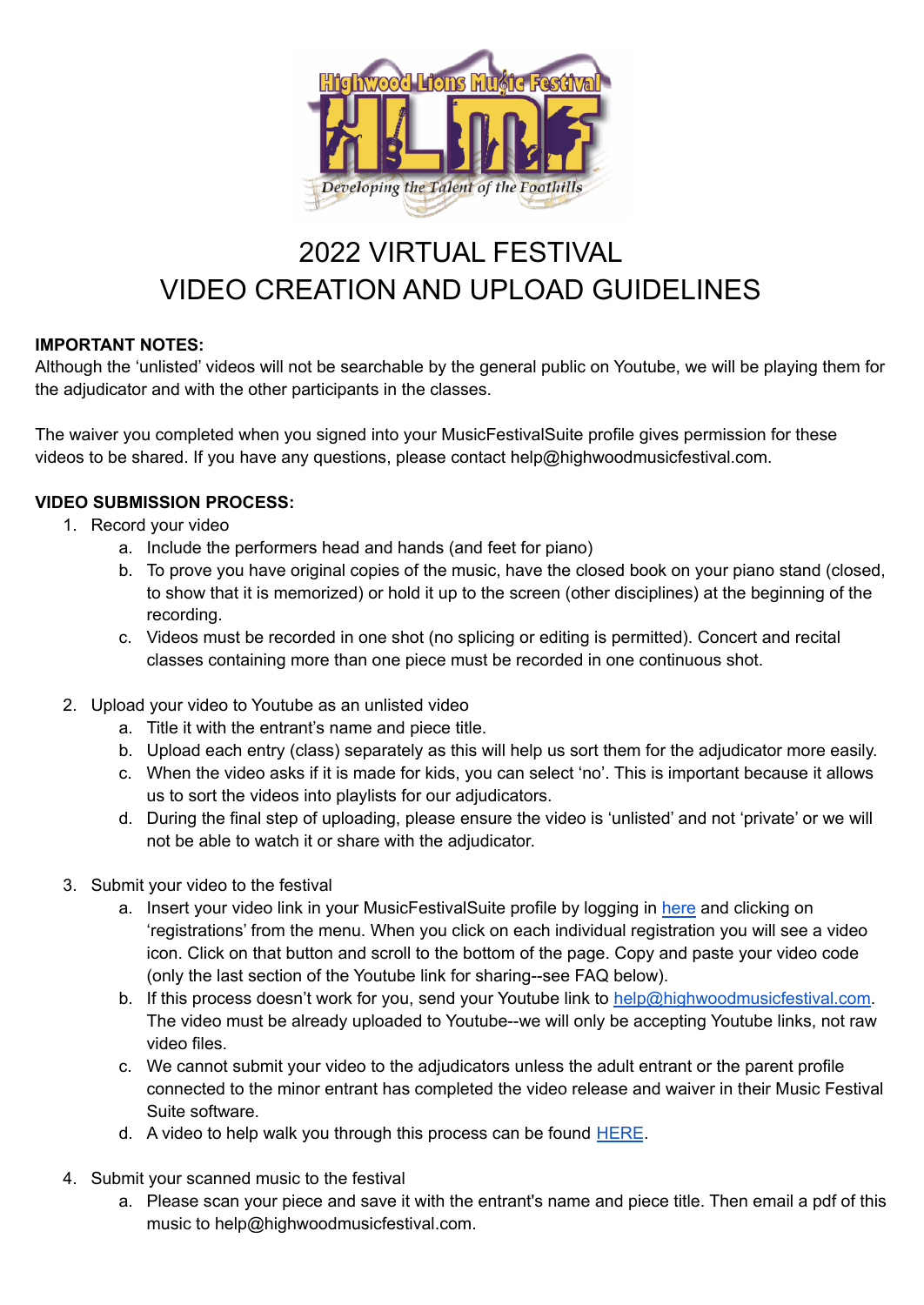#### **VIDEO SUBMISSION DEADLINES:**

Videos and scanned music must be submitted by midnight one week prior to your adjudication session.

### **FREQUENTLY ASKED QUESTIONS:**

## **I'm trying to put my video link into my MusicFestivalSuite registration and it says 'video not eligible'. What do I do?**

This message will occur when one or all of the profiles linked to the registration have not completed the photo release and waiver. If the entrant is under 18, their parent will need to log into their parent profile and complete the waiver for themselves and for their child. Their teacher must also have completed the waiver.

Once all waivers have been agreed to, the video will be able to be linked.

## I copied a link into my MyMusicFestivalSuite registration page and it says 'error' and is not showing the **video. What do I do?**

You most likely copied the complete Youtube link instead of just the video code (the last section of the link). For instance, when you click the 'share' button on your video's Youtube page you will get a link that looks like this: https://youtu.be/vMhOUEEqi08. When you put the code into your account's registration page, you only need to insert the last section ('vMhOUEEqi08').

## **What type of video will I need to submit?**

You will need to submit a YouTube link. When you upload the video, we suggest that you *upload it as an 'unlisted' video* as opposed to public or private. If you upload it as a 'public' video, anyone can search for it online. If you upload it as a 'private' video, our adjudicator will not be able to watch and evaluate it.

Video submissions can be submitted starting on February 15, 2021 and will be accepted until the deadline for each discipline.

For more information on creating and uploading your videos, see a tutorial video located [here](https://youtu.be/YtsiEtpkYNc).

### **How can I prepare for filming my video?**

Practice, practice, practice! Work with your teacher to be ready in time for your recording submission deadline, to ensure that you are putting your best work in front of your adjudicator(s), so that their feedback is truly pertinent to your level of ability!

To be eligible for awards, pieces must be performed by memory, but we do need to see that you have an original copy of the music. Students may either hold up the copy of the book to the camera before they begin or keep the closed book on their music stand if it is in view of the camera. Students may perform with their music open but will be eligible for adjudication only (no scholarships, awards or provincial recommendations).

#### **Do you have any tips for creating these videos?**

There are no official rules for how your video is created. You can use something as simple as an iPhone video to something more complex as an external microphone and professional camera. You will not be penalized or receive favor for the quality of your video. That being said, there are a few things that will help your performance to be easier for the adjudicator to evaluate. One thing to keep in mind with the video angle is the 3 F's: face, fingers, and feet. If you can include a shot (especially for piano) where those three things are visible, it will be easier for the adjudicator to evaluate all aspects of the performance.

If possible, please film in 1080p HD so your video will have the best quality for our adjudicators to watch.

Plan to film your video at least a few days in advance of the submission deadline in case you have any technical difficulties in the filming or uploading process. Our help team can offer advice and help troubleshoot, but will need some notice.

The **videos must filmed in one shot** (no videos that are spliced together will be allowed). Concert and recital classes must be one continuous video, not two or three shorter videos.

#### **Where do I send or upload my video?**

Once you have uploaded your video to YouTube, you will log into your MusicFestivalSuite account--either the parent, student or teacher's account can access their registrations. You can click on the picture of the